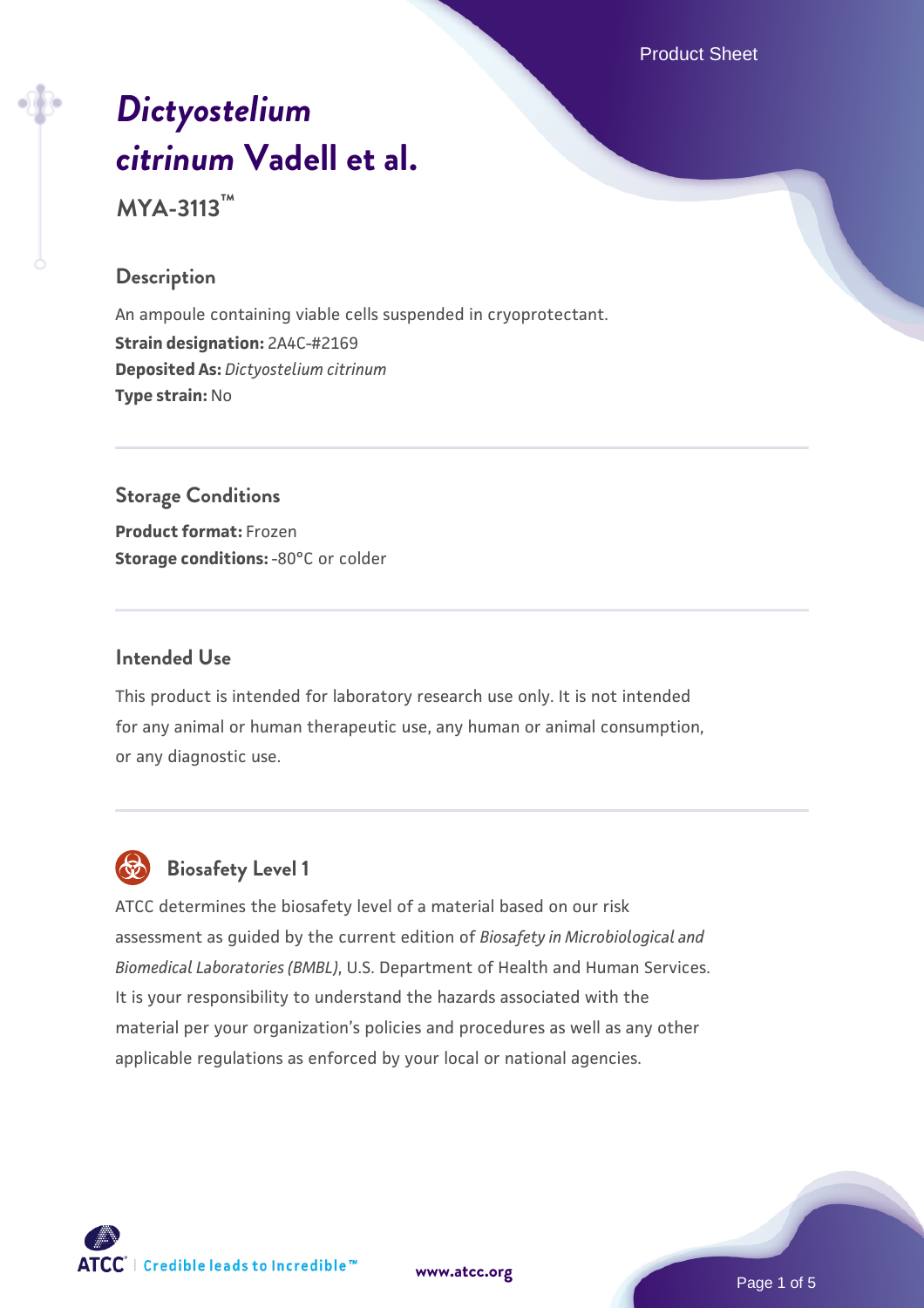# **[Dictyostelium citrinum](https://www.atcc.org/products/mya-3113) [Vadell et al.](https://www.atcc.org/products/mya-3113)** Product Sheet **MYA-3113**

ATCC highly recommends that appropriate personal protective equipment is always used when handling vials. For cultures that require storage in liquid nitrogen, it is important to note that some vials may leak when submersed in liquid nitrogen and will slowly fill with liquid nitrogen. Upon thawing, the conversion of the liquid nitrogen back to its gas phase may result in the vial exploding or blowing off its cap with dangerous force creating flying debris. Unless necessary, ATCC recommends that these cultures be stored in the vapor phase of liquid nitrogen rather than submersed in liquid nitrogen.

# **Certificate of Analysis**

For batch-specific test results, refer to the applicable certificate of analysis that can be found at www.atcc.org.

# **Growth Conditions**

**Temperature:** 20-25°C **Incubation:** Grown in two-member culture with Escherichia coli ATCC 23437

# **Handling Procedures**

**Frozen ampoules** packed in dry ice should either be thawed immediately or stored in liquid nitrogen. If liquid nitrogen storage facilities are not available, frozen ampoules may be stored at or below -70°C for approximately one week. **Do not under any circumstance store frozen ampoules at refrigerator freezer temperatures (generally -20°C)**. Storage of frozen material at this temperature will result in the death of the culture.

1. To thaw a frozen ampoule, place in a **25°C to 30°C** water bath, until just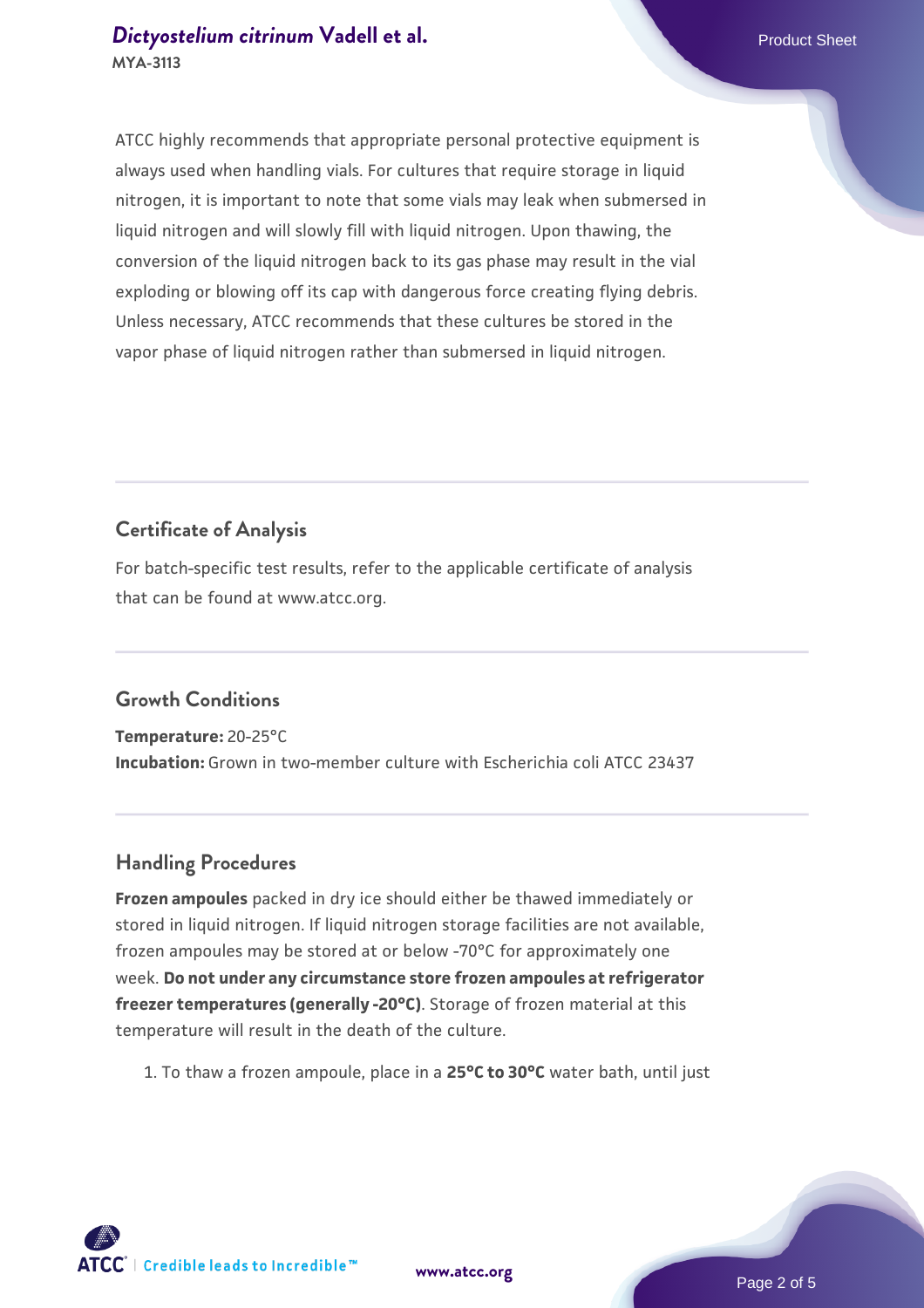thawed **(approximately 5 minutes)**. Immerse the ampoule just sufficient to cover the frozen material. Do not agitate the ampoule.

- 2. Immediately after thawing, wipe down ampoule with 70% ethanol and aseptically transfer at least 50 µL (or 2-3 agar cubes) of the content onto a plate or broth with medium recommended.
- 3. Incubate the inoculum/strain at the temperature and conditions recommended.
- 4. Inspect for growth of the inoculum/strain regularly for up to 4 weeks. The time necessary for significant growth will vary from strain to strain.

#### **Notes**

Additional information on this culture is available on the ATCC web site at [www.atcc.org.](http://www.atcc.org/)

## **Material Citation**

If use of this material results in a scientific publication, please cite the material in the following manner: *Dictyostelium citrinum* Vadell et al. (ATCC MYA-3113)

#### **References**

References and other information relating to this material are available at www.atcc.org.

#### **Warranty**

The product is provided 'AS IS' and the viability of ATCC® products is warranted for 30 days from the date of shipment, provided that the customer has stored and handled the product according to the information

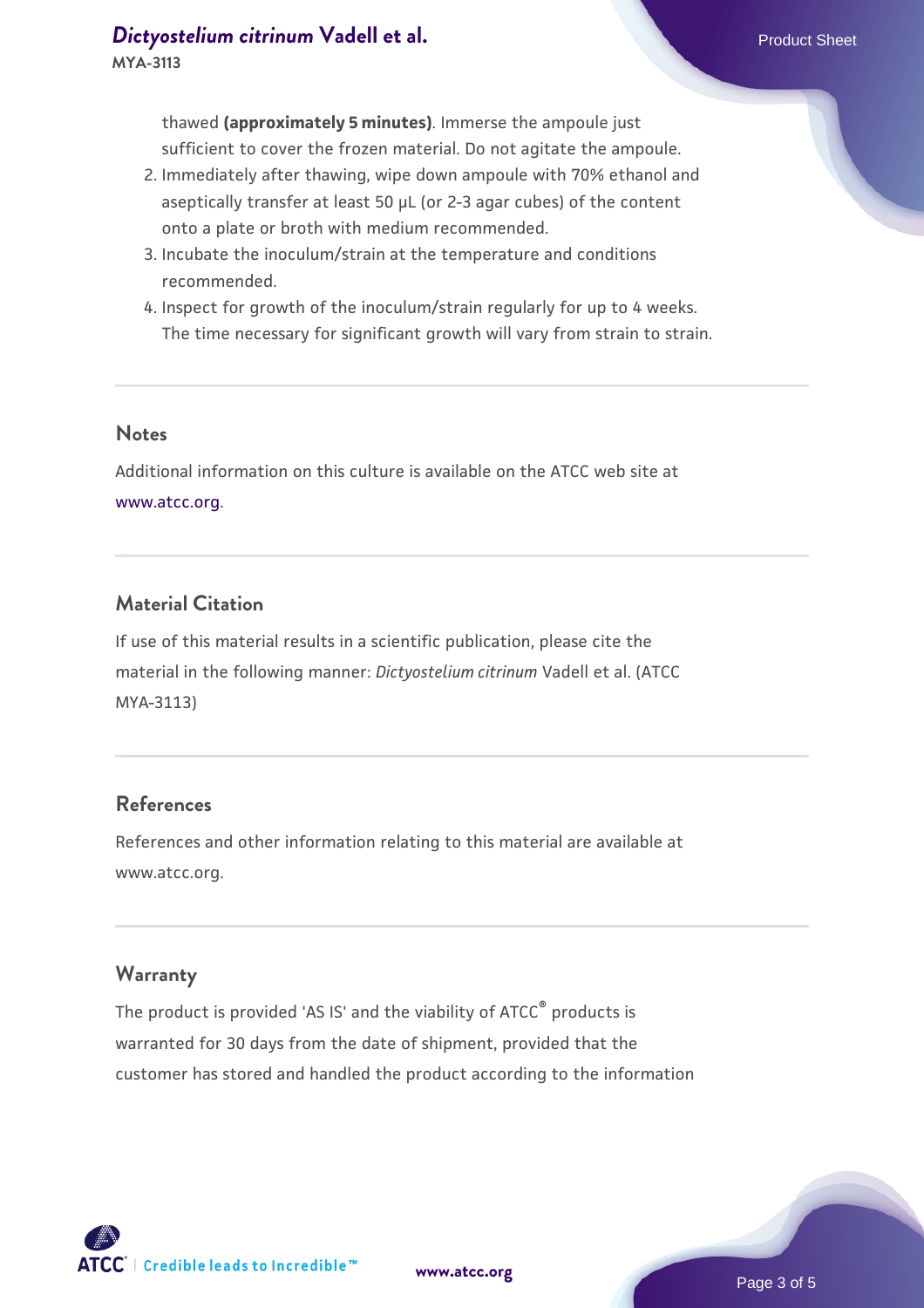## **[Dictyostelium citrinum](https://www.atcc.org/products/mya-3113) [Vadell et al.](https://www.atcc.org/products/mya-3113)** Product Sheet **MYA-3113**

included on the product information sheet, website, and Certificate of Analysis. For living cultures, ATCC lists the media formulation and reagents that have been found to be effective for the product. While other unspecified media and reagents may also produce satisfactory results, a change in the ATCC and/or depositor-recommended protocols may affect the recovery, growth, and/or function of the product. If an alternative medium formulation or reagent is used, the ATCC warranty for viability is no longer valid. Except as expressly set forth herein, no other warranties of any kind are provided, express or implied, including, but not limited to, any implied warranties of merchantability, fitness for a particular purpose, manufacture according to cGMP standards, typicality, safety, accuracy, and/or noninfringement.

#### **Disclaimers**

This product is intended for laboratory research use only. It is not intended for any animal or human therapeutic use, any human or animal consumption, or any diagnostic use. Any proposed commercial use is prohibited without a license from ATCC.

While ATCC uses reasonable efforts to include accurate and up-to-date information on this product sheet, ATCC makes no warranties or representations as to its accuracy. Citations from scientific literature and patents are provided for informational purposes only. ATCC does not warrant that such information has been confirmed to be accurate or complete and the customer bears the sole responsibility of confirming the accuracy and completeness of any such information.

This product is sent on the condition that the customer is responsible for and assumes all risk and responsibility in connection with the receipt, handling, storage, disposal, and use of the ATCC product including without limitation taking all appropriate safety and handling precautions to minimize health or environmental risk. As a condition of receiving the material, the customer agrees that any activity undertaken with the ATCC product and any progeny or modifications will be conducted in compliance with all applicable laws,



**[www.atcc.org](http://www.atcc.org)**

Page 4 of 5